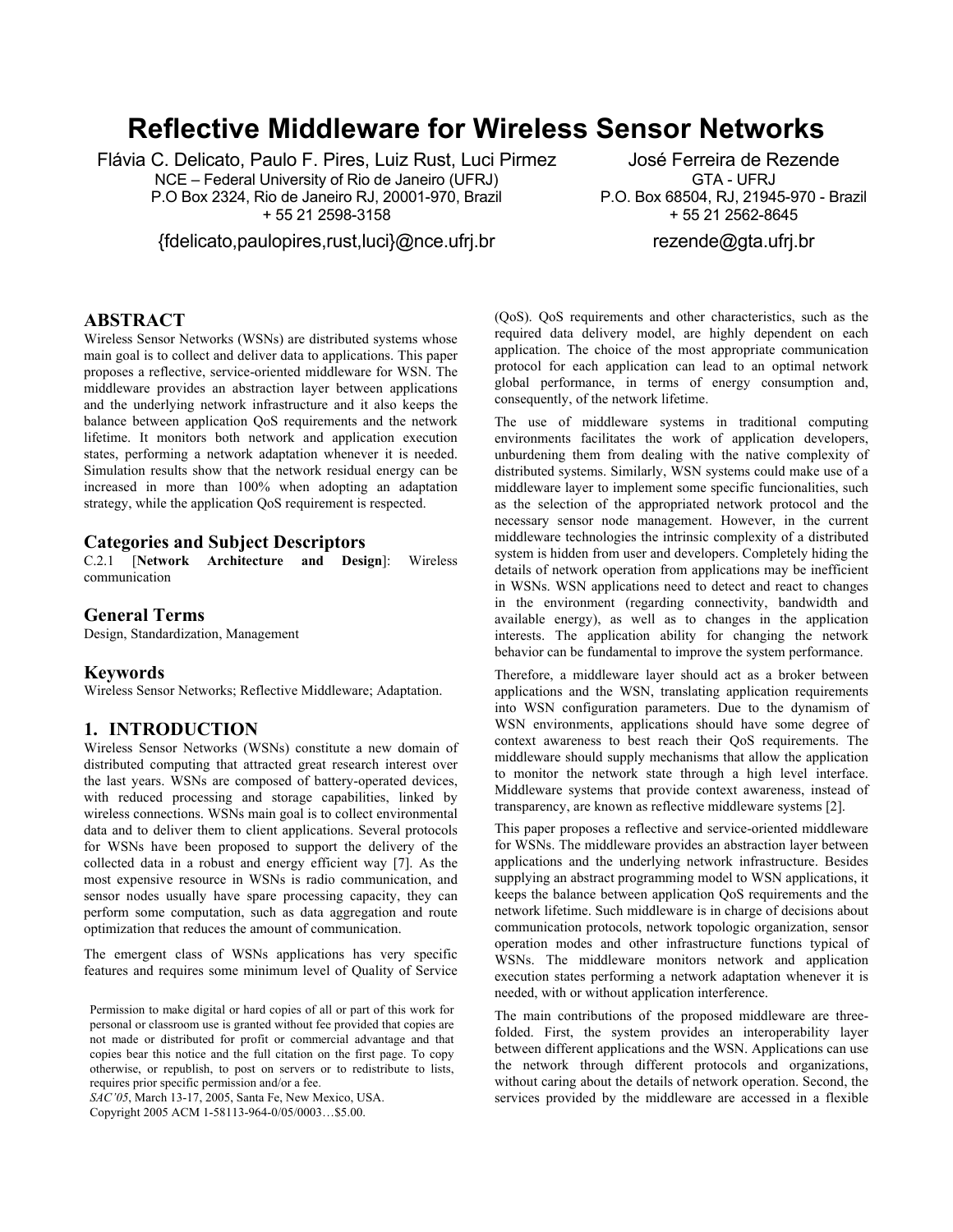way through a standard and high-level language. The use of XML [9] and SOAP [8] in the network communication supplies a maximum of flexibility and interoperability. Finally, the provided services of decision about network configuration and of dynamic adaptation with context awareness aim to increase the network global lifetime, while meeting the applications requirements.

The remaining of this work is organized as follows. Section 2 presents related works. Section 3 describes the proposed system, its architecture and operation. Section 4 presents the system evaluation and Section 5 draws the concluding remarks.

# **2. Related Works**

In [1] and [11] a database approach is proposed for designing WSNs. In contrast, our work adopts a service-based approach, in which interactions between applications and the network are based on a consumer-provider relationship. Such approach is inspired from the Web Services area [4] and it exploits several companion technologies, as WSDL [4] and SOAP [8]. Another feature of our work is the adoption of the ubiquitous XML and SOAP standards as message formatting and data representation mechanisms, instead of relying in proprietary languages, such as proposed in [1]. We also provide mechanisms for system adaptation, context-awareness and to adapt the WSN configuration to each particular application requirements.

MILAN [6] is a middleware for WSNs that receives a description of application requirements and chooses the best sensor and network configuration matching such requirements while maximizing the network lifetime. It does not address the issue of providing a standard representation for application requirements and sensor data. In its first version, MILAN adopts a totally centralized approach, which is not appropriate for large WSNs. CARISMA [2] is a middleware for mobile computing which exploits the principles of reflection to support the building of context-aware and adaptive mobile applications. The main difference from our proposal is that our system is tailored for the specific requirements of WSNs, addressing most of their generic infrastructure services, such as network protocol configuration, data aggregation and sensor management. CARISMA is target to generic mobile and wireless network applications.

# **3. System Description**

The proposed middleware receives a description of the application requirements, monitors the network and application states, and optimizes the sensor and network configurations trying to maximize the system lifetime while guaranteeing that the application requirements are met.

WSN applications execute in extremely dynamic physical environments. The available resources, as bandwidth and residual energy, can also vary, as well as the application interests and QoS. Therefore, to achieve a reasonable QoS, applications need to be *aware* of their execution context [2]. To allow context awareness, the system behavior with respect to each specific application is described in a profile. A profile defines, for each service requested by the application, different execution policies. Each execution policy is represented by a set of QoS requirements to be met in each different execution context foreseen by the application developer.

The middleware keeps a valid representation of the execution context by directly interacting with the underlying network protocols and devices. Whenever a significant change is detected in the context, the middleware searches the corresponding application profile to find out how the system should to behave in such configuration. Whenever requirements defined for the current execution context are not being met, the middleware activates a pre-defined adaptation policy to adjust the system.

As both the user needs and the execution context change quite frequently, an initial profile is built from the application inputs, and applications are provided with dynamic access to this profile through the inspection capacity of the reflective middleware. Each application should decide whether and when to use the reflection capacity of the middleware to customize the system behavior.

# **3.1 System Architecture**

WSNs are composed of hundreds of sensor nodes, and one or more sink nodes. Sink nodes are computational powerful, not energy constrained devices, acting as entry points for applications requests and gathering points for sensor-collected data**.** 

The proposed middleware has been designed using a serviceoriented approach [4]. For an external point of view, applications are service requestors and sink nodes are service providers. Sink nodes release the descriptions of the services provided by the WSN and offer access to these services. From an internal point of view, sinks are the service requestors and sensor nodes are the service providers. Sensors send the descriptions of their services to sink nodes, which keep a repository of the service descriptors of each type of existing sensor in the network.

The main architectural components of the proposed system are the communication module and the middleware services.

# *3.1.1 Communication Module*

This module is composed of a message router, a set of handlers, a set of XML drivers and a SOAP Proxy. The communication module in sink nodes is based on the SOAP protocol. To avoid the overhead incurred by the adoption of SOAP, inside the network all data messages are represented in XML language, encapsulated through a specific and compact format.

SOAP proxies are programs that translate function calls made in the application programming language to SOAP messages and vice-versa. XML drivers are programs that translate the middleware XML messages to the underlying network protocol language and vice-versa. The message router coordinates the flow of SOAP or XML messages through the several handlers. Handlers represent the message processing logic and act as dispatchers to the middleware services. Basic handlers are responsible for parsing and composing XML messages, header processing and data type conversions. Specific handlers are defined for each implemented middleware service. Three specific handlers are currently implemented. The *Matching\_Data* handler accomplishes a matching function among sensor generated data and previously received application interests. The result of the matching is used by the routing protocol in its forwarding decisions. The *Parse\_Interest* handler accomplishes a matching function among the sensor features (type and geographical location) and a received interest. The *Matching\_Aggregation* handler represents the activation of aggregation functions implemented as service components of the middleware. Requests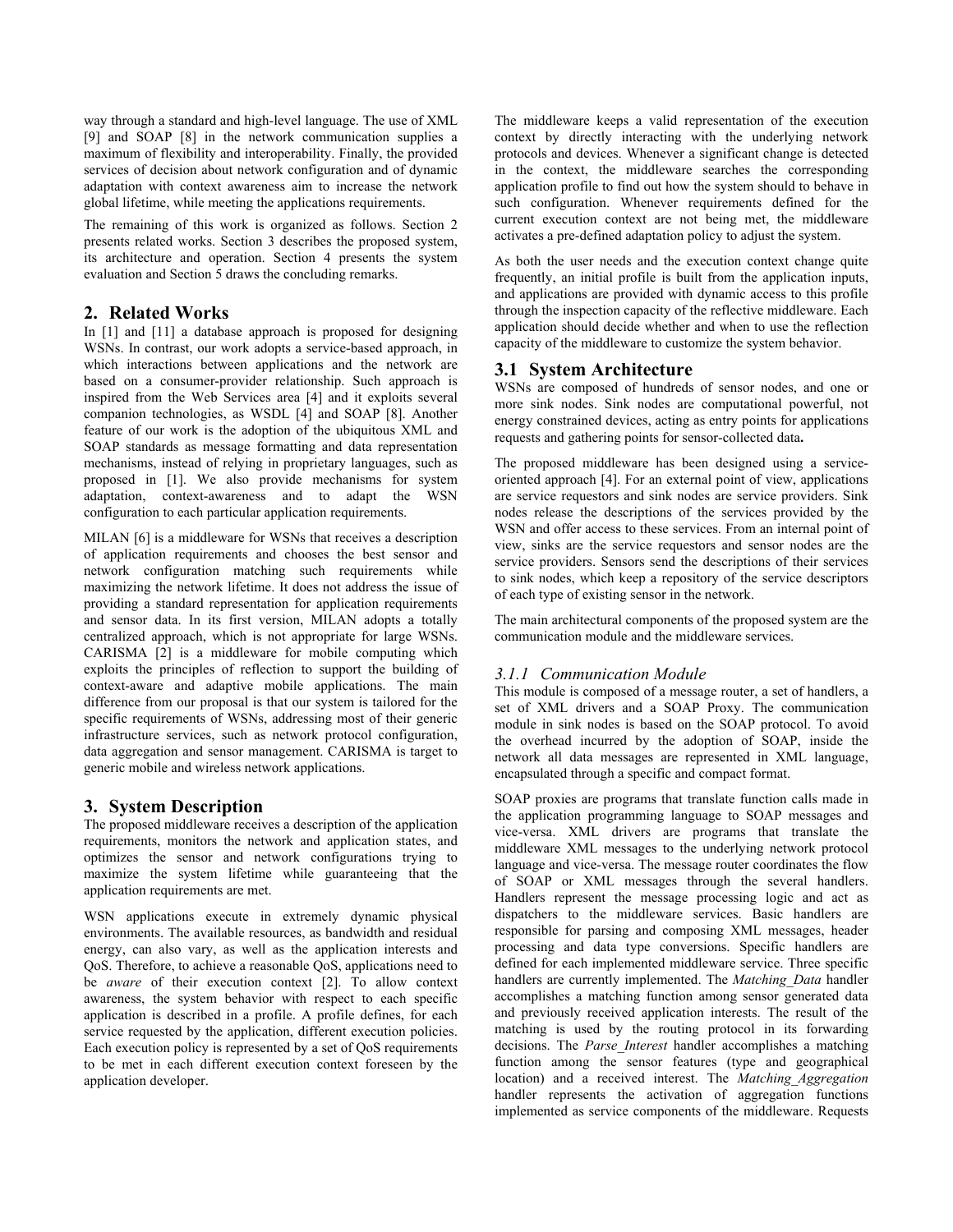for aggregation functions are sent as part of the interests submitted by the application and are registered in nodes that participate in the current network task.

#### *3.1.2 Middleware Services*

The basic service provided by a WSN is the delivery of sensing data. The proposed middleware provides the application with an abstraction of such service so that the system is able to control the different execution policies that can be requested.

The middleware also offers a decision service to facilitate the application development; services to assist generic application needs and an adaptation service to provide the dynamic behavior of the system. The several services provided by the middleware are implemented as modular software components.

Generic services in a WSN are: naming, location, security, aggregation and service discovery. The naming service is used whenever a unique local identification for each node of the network is required. The localization service is useful when some nodes of the network do not have GPS receiver. The aggregation service implements aggregation functions to be applied to sensorcollected data to reduce the redundancy among data and to save transmission energy. The use of XML allows the service components to be implemented in any programming language and easily "plugged" in the middleware.

# **3.2 System Operation**

#### *3.2.1 Service Discovery*

Before system start-up, it is necessary to discover the services provided by the WSN. Two levels of service discovery are required. An internal level is required by sink nodes to discover the characteristics of the sensor nodes in the network. Internal discovery starts with a configuration phase, during which nodes exchange XML messages describing their services. Configuration messages include the sensor identifier and type, geographical location, residual energy, maximum & minimum confidence degrees. Configuration messages are broadcast to reach at least one sink node in the network. Sink nodes store the contents of received configuration messages in a local repository.

The external discovery is used by an application to find out which WSN supplies the required services and how to invoke them. The use of SOAP and XML, both part of the Web Services architecture  $[4]$ , makes the UDDI  $[4]$  the natural choice for the service discovery protocol. After using UDDI to find the WSN, the application obtains through the sink the WSDL document that describes the interface of the network services.

#### *3.2.2 Submission of Interests and Requirements*

The WSDL provided by the sink node tells to the application how to invoke the services available in the WSN. The application submit its interests using different types of SOAP messages for interest advertisement [3], which contain the sensor type, the geographical coordinates of the target area, the data acquisition duration and rate, data aggregation functions, among other information. Beyond interests, applications send, for each requested service, a list of execution policies, indicating the QoS parameters to be respected in each execution context, during the delivery of the service.

#### *3.2.3 Network Configuration*

The middleware provides a service of automated decision to select the best protocol/topology to be used in the network for a given application. A decision algorithm [3] is responsible for choosing the best data dissemination strategy and network topology, based on the information contained in the SOAP message of advertisement interest. Choices are based on the results of previous experiments and simulations.

## *3.2.4 Creating an Application Profile*

The application profile is an XML-based data structure which contains: (i) the description of the application interests, extracted from the SOAP message of interest and (ii) the execution policies for the requested service, i.e. QoS requirements for each execution context. The middleware inserts its decisions about protocol and topology configuration in the application profile. Furthermore, the different adaptation policies applied during the execution of the application can be included in the profile.

QoS requirements for the service of data delivery can be defined in terms of delay, accuracy and data rate. QoS requirements for the aggregation service are defined according to the aggregation degree (ratio of the number of received messages to the number of sent messages) and the aggregation delay (delay incurred by the time a sensor node should wait for incoming messages to be aggregated before their transmission).

The execution context is represented by a set of application and system parameters. Application parameters are information known by the current application and are defined in terms of the values of sensing data [6]. System parameters regard information known by the middleware and include: battery level; power/transmission rate and geographic location of nodes.

#### *3.2.5 Data Dissemination*

Whenever a sensor node generates data, they are transferred to the communication module, where an XML driver converts them into an XML representation. The *Matching\_Aggregation* handler verifies if the data attributes match some aggregation service request. If there is a match, the data is dispatched to the respective aggregation service. The aggregated data is forwarded to the dissemination protocol, as a new XML message of data advertisement.

When receiving a packet from another sensor, the dissemination protocol verifies if the packet contains an application message (data or interest advertisement) or an infrastructure (control) message. In case of an application message, it is transferred to the communication module. A basic handler is responsible for verifying the message type (interest or data) and for dispatching it to the specific handler, which process the message and forwarding to the respective services indicated in the message.

#### *3.2.6 System Inspection and Adaptation*

The middleware inspection capacity allows an application to request information on the current execution context (reification process [2]). The request and the respective response are represented as SOAP messages. From the analysis of the provided information, the application may decide to modify the system behavior, changing some previously registered QoS parameter or execution policy. The adaptation module keeps a table to register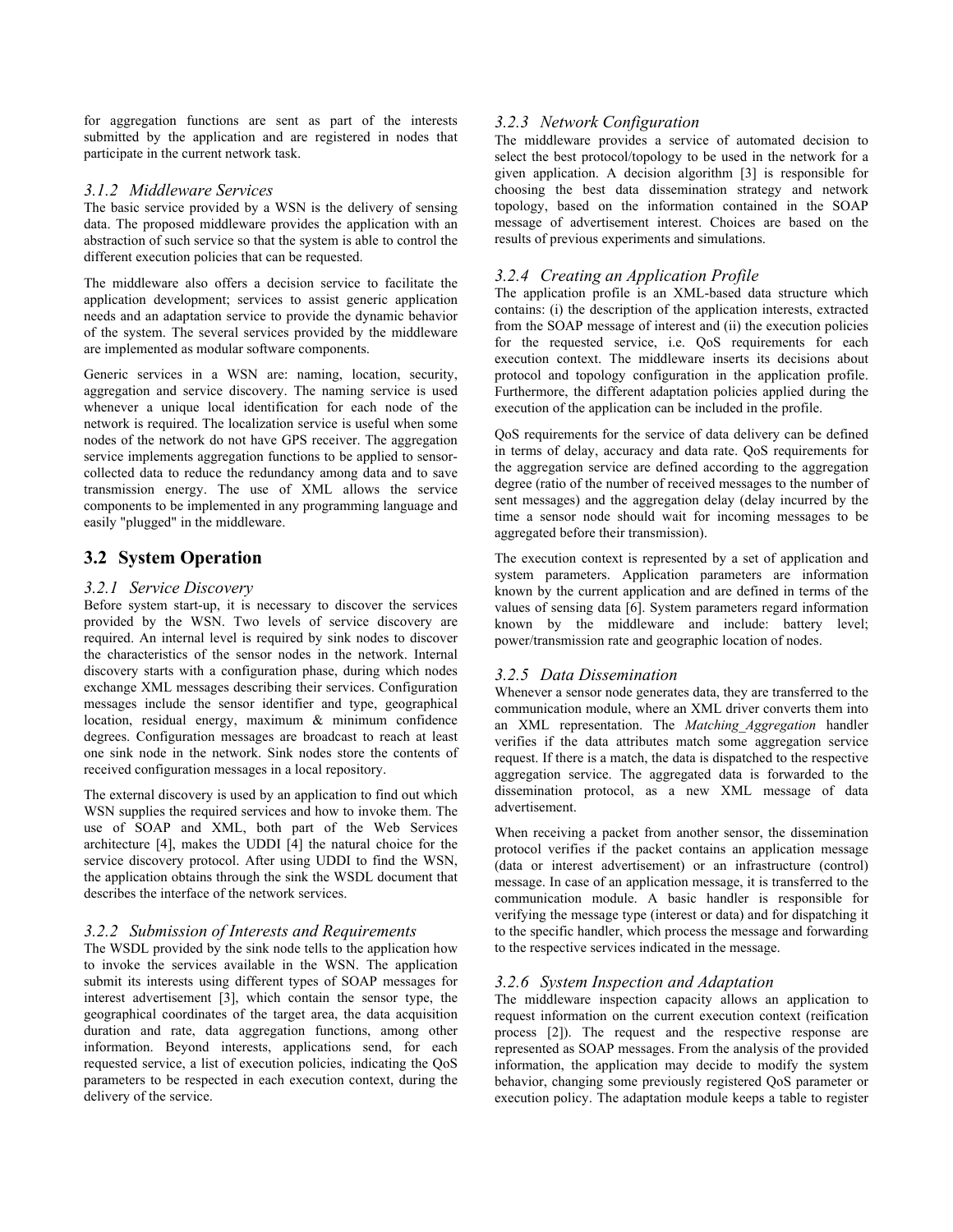the parameters that each application requests to monitor. Monitoring components existent in the sensor nodes periodically check the values of requested parameters.

Adaptation policies are pre-registered in the system as sets of actions to be performed when the application QoS requirements are not being fulfilled for a given execution context. Adaptation policies created for the proposed middleware are: (i) increase the data reliability (data accuracy); (ii) decrease the energy consumption; (iii) increase the available bandwidth. A policy of decreasing the energy consumption may be implemented by two actions: decreasing the data rate and turning off some sensors.

## **4. System Evaluation**

The proposed system was evaluated according to two different approaches: a qualitative and a quantitative. The goal of the qualitative evaluation was to implement a prototype of the proposed middleware as a proof of concept for the system. The prototype was developed using Java Language and the Apache Axis Web services platform [10]. The prototype is available from http://www.nce.ufrj.br/labnet/research/sensornet/software.htm.

In the quantitative evaluation we performed simulations with two mains goals: (i) to show that the adoption of a network protocol meeting the specific application requirements could improve the WSN overall performance, in terms of energy consumption; and (ii) to prove that gains in the WSN lifetime could be obtained through the adoption of an adaptive behavior, in contrast with the static configuration of the network.

The WSN performance can be evaluated according to different metrics [7]. In the first stage of simulation, we were interested in measuring the average dissipated energy, which is a ratio of the total dissipated energy per node in the network to the number of distinct events delivered to the sink nodes, and it is directly related to the WSN lifetime. In the second stage we addressed the tradeoffs between QoS requirements issued by an application and the overall energy consumption in the WSN.

# **4.1 Quantitative Evaluation**

In the first stage of evaluation we adopted a data dissemination protocol for WSN called directed diffusion (DD) [7], and simulated different configurations of such protocol, according to different application requirements. We implemented a driver to convert XML messages to the format adopted by DD and viceversa. We implemented a sub-part of the decision algorithm used by the middleware decision service, for deciding between two operation modes of DD: pull and push [5]. Each mode is more suitable for a different set of application requirements. The simulations were performed in the network simulator NS-2 (http://www.isi.edu/nsnam/ns). Results are reported in [3]. We found improvements of up to 25% in the average dissipated energy when selecting the DD operation mode according to the application, in a transparent way for application developers.

In the second stage of evaluation our goal was to measure the gains obtained with the adoption of an adaptation policy provided by the middleware.

For many applications of environmental monitoring, data accuracy is more important than transmission delay. WSNs have a high density of nodes, generating high redundancy in the reported data. Such redundancy can be exploited as a mechanism for fault tolerance, or to increase the accuracy of the supplied data. However, if all available nodes are always kept actives, the network lifetime will decrease. Therefore, data accuracy can be traded off against energy consumption, and the percentage of active nodes (network logic topology) can be a parameter of an action activated to implement a middleware adaptation policy.

An application was simulated using the value of data accuracy as its QoS requirement for the data delivery service. To guarantee the requested accuracy, the application defined in its profile two values for error. The error was represented as the mean square error (MSE), given by the difference between a set of values assumed as the "real" values and the value generated by each sensor, considering its nominal precision. The first value defined in the profile (zero) was the optimum value, providing the maximum accuracy about the phenomenon. Such value was to be used when the total energy spent by the network was below a specified threshold. The second value (0.05) provided the minimum accuracy tolerated by the application, and should be used when the total energy spent exceeded the specified threshold. The goal of the adaptation service was to monitor the network residual energy in each given interval of time. Whenever the energy exceeded the threshold (established as 60% of the network initial energy), an adaptation policy was applied to reduce the energy consumption. The action to implement such a policy was to reduce the percentage of active nodes. Such reduction was gradual, and the accuracy values supplied in each case were monitored to guarantee the requested QoS.

A sensor field was created with 150 nodes randomly distributed in a square area with 400m x 400m. Each node had a radio range of 40m and a sensing range of 20m. The energy dissipation model adopted by the radio is described in [7]. The initial energy of all sensors was 20J. Sensors that generated data (sources) were randomly selected from nodes in a 100m by 100m square within the field. Temperature data was generated every 10 seconds. XML messages for data advertisement had length of 130bytes (header plus data). Application was interested in the average temperature in the target area, over each cycle of monitoring. A single sink node was placed in the central part of the sensor field. In this evaluation stage, we were not interested in simulating any specific communication protocol. Therefore, we assumed hypothetical protocols, delivering data generated from sources to the sink node through the shortest path, without data loss. The JIST simulator (http://jist.ece.cornell.edu/) was used in this stage.

Simulations run for 1000 seconds, divided in 5 cycles, at the end of which the network residual energy was obtained and the mean square error was calculated. In the first cycle, all nodes were selected to be active. In subsequent cycles, if the threshold of energy consumption was exceeded, the percentage of active nodes was decreased, initially to 90%, then 80%, and so forth, while the accuracy of generated data was monitored. If the error value got greater than the requested by the application, previously disabled nodes were reactivated. To select the active nodes in each cycle, a greedy algorithm was adopted, which gave priority to keep active nodes with larger relevance for the application (for being source nodes) or for data routing. The number of sources was varied, to analyze its influence in the economy of energy obtained with the adaptation policy. Figure 1 shows the network residual energy at the end of the simulation, as a function of the number of sources. Table 1 shows the obtained error (mean square error) in each case. The graph shows that, with a static approach for network